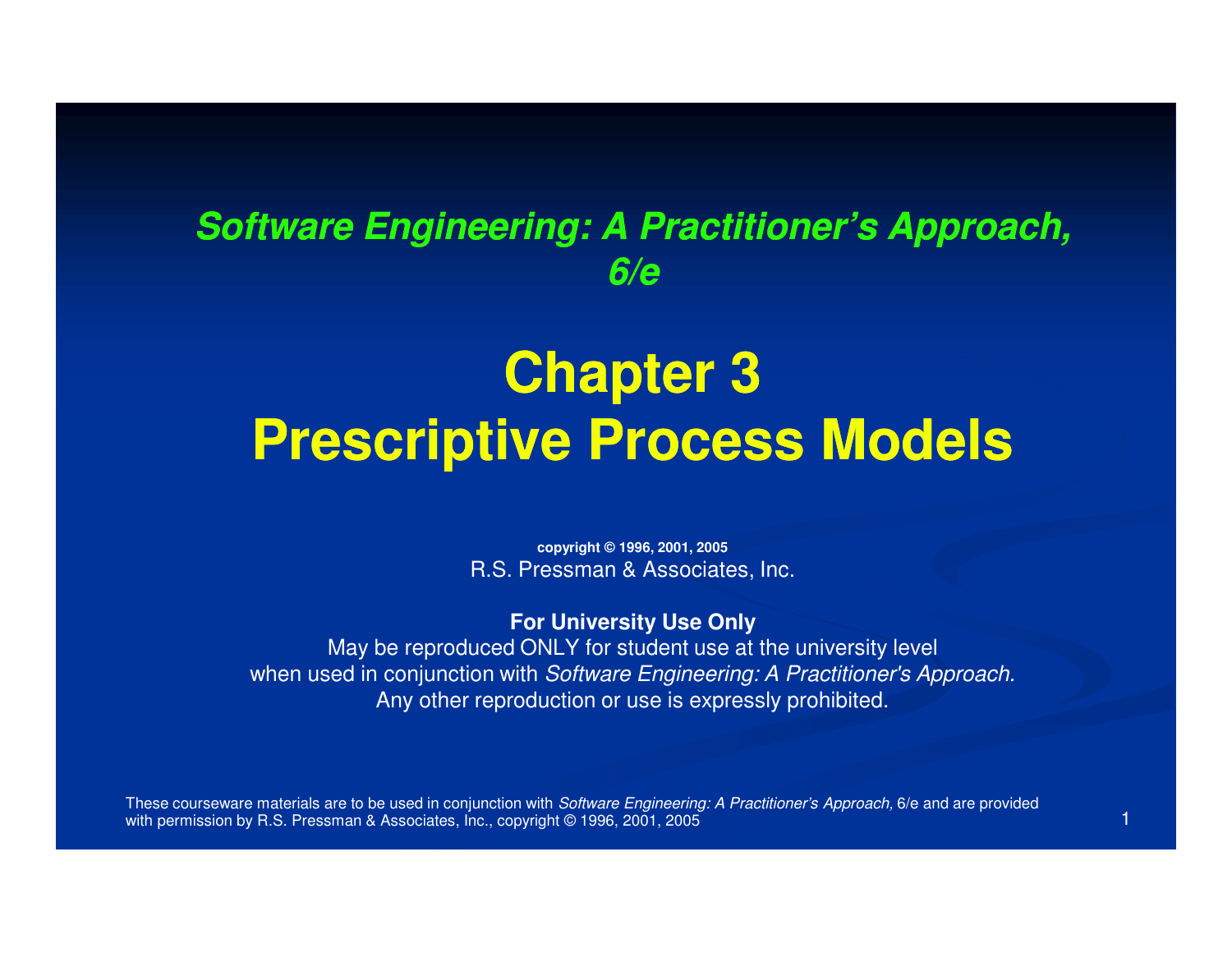### **Prescriptive Models**

п Prescriptive process models advocate an orderly approach to software engineering

#### That leads to a few questions …

- If prescriptive process models strive for structure and order, are they п inappropriate for a software world that thrives on change?
- P Yet, if we reject traditional process models (and the order they  $\blacksquare$ imply) and replace them with something less structured, do we make it impossible to achieve coordination and coherence in software work?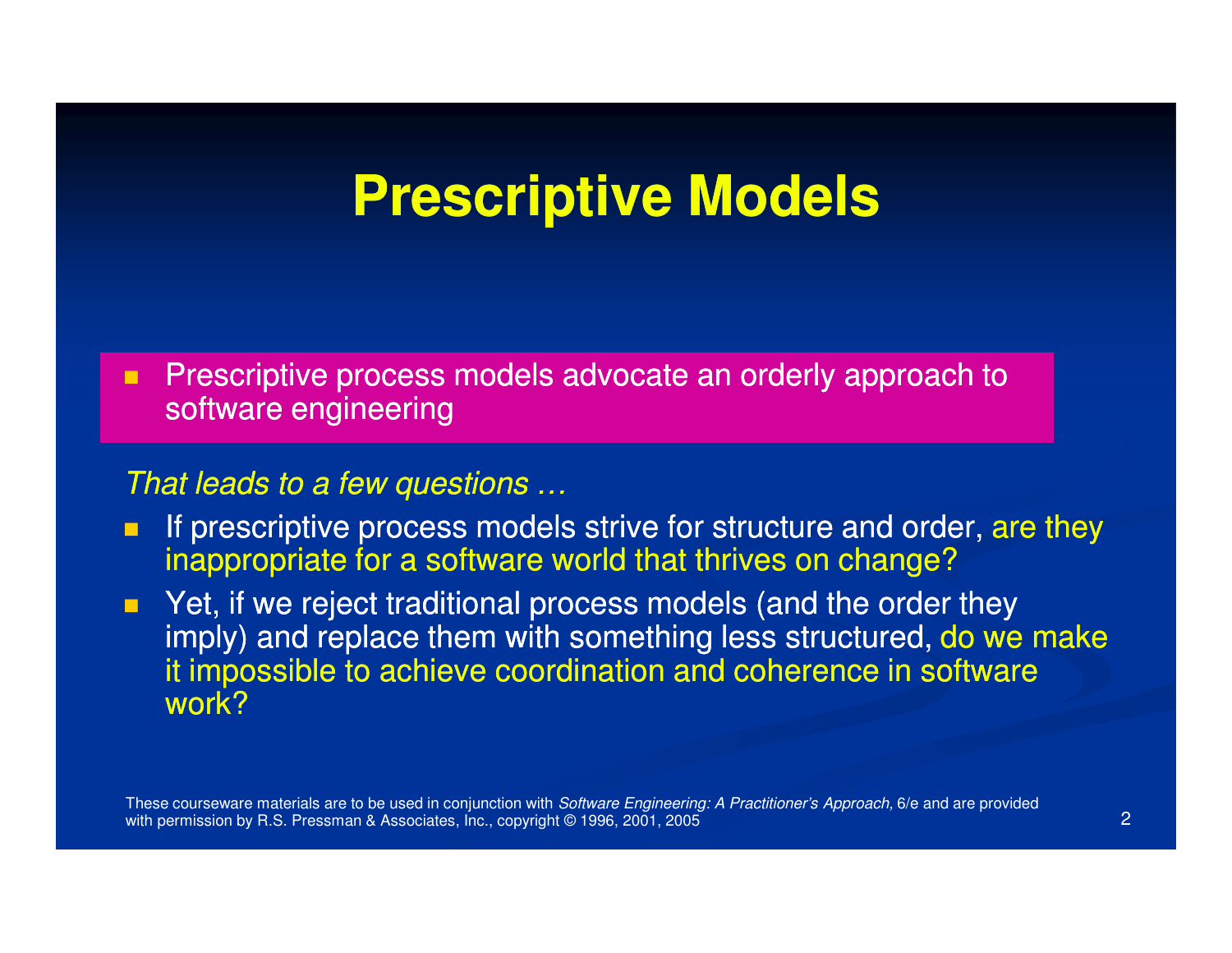### **Waterfall Model**



- $\blacksquare$ A.k.a.: Classic Life Cycle
- **Useful for problems that are well understood**  $\blacksquare$
- $\blacksquare$ Real problems are more complex than that; changes = confusion
- $\blacksquare$ Customer must state all requirements upfront
- П Customer must have patience
- **Lack of feedback to the customer makes blunders disastrous**  $\blacksquare$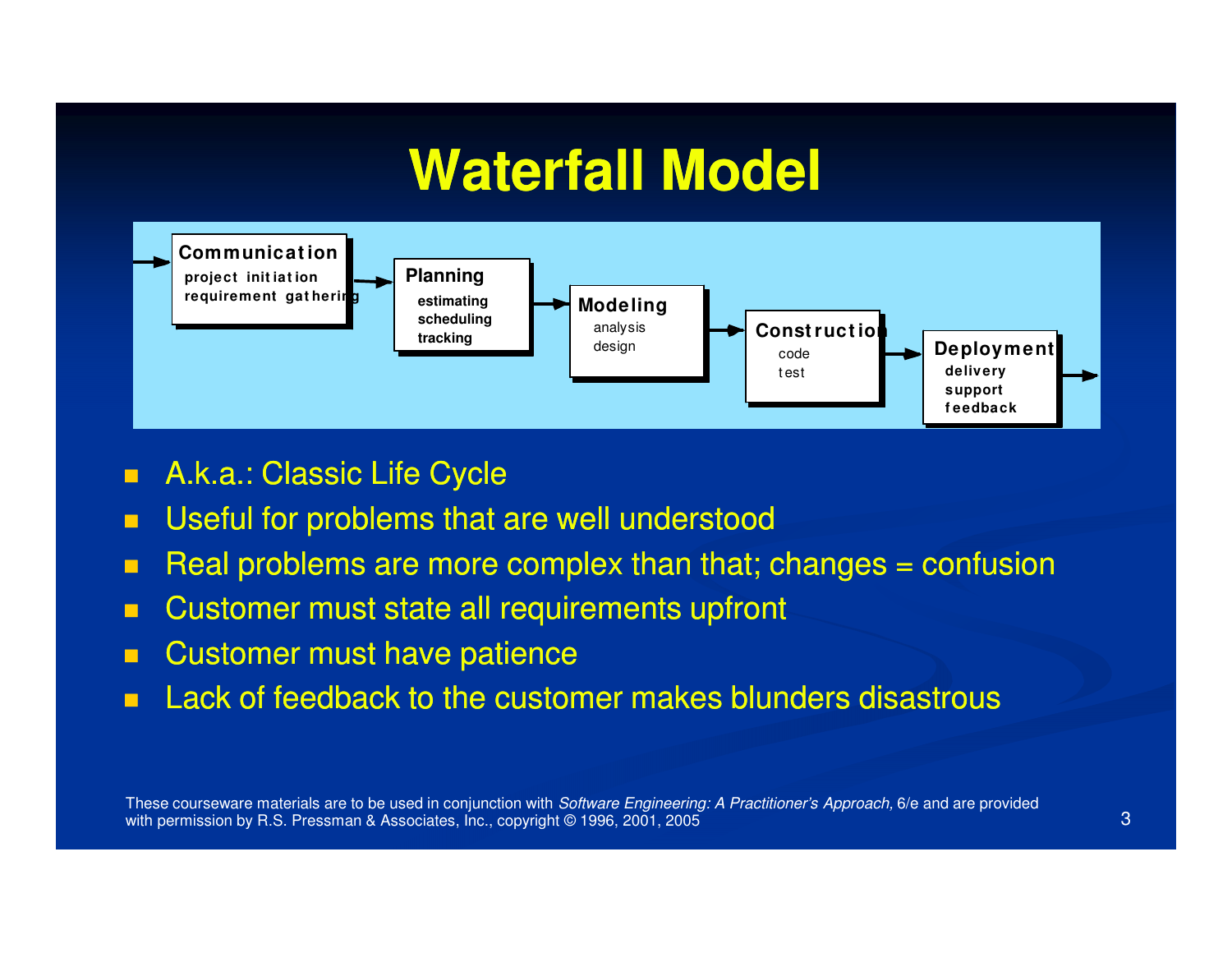# **Incremental Model**

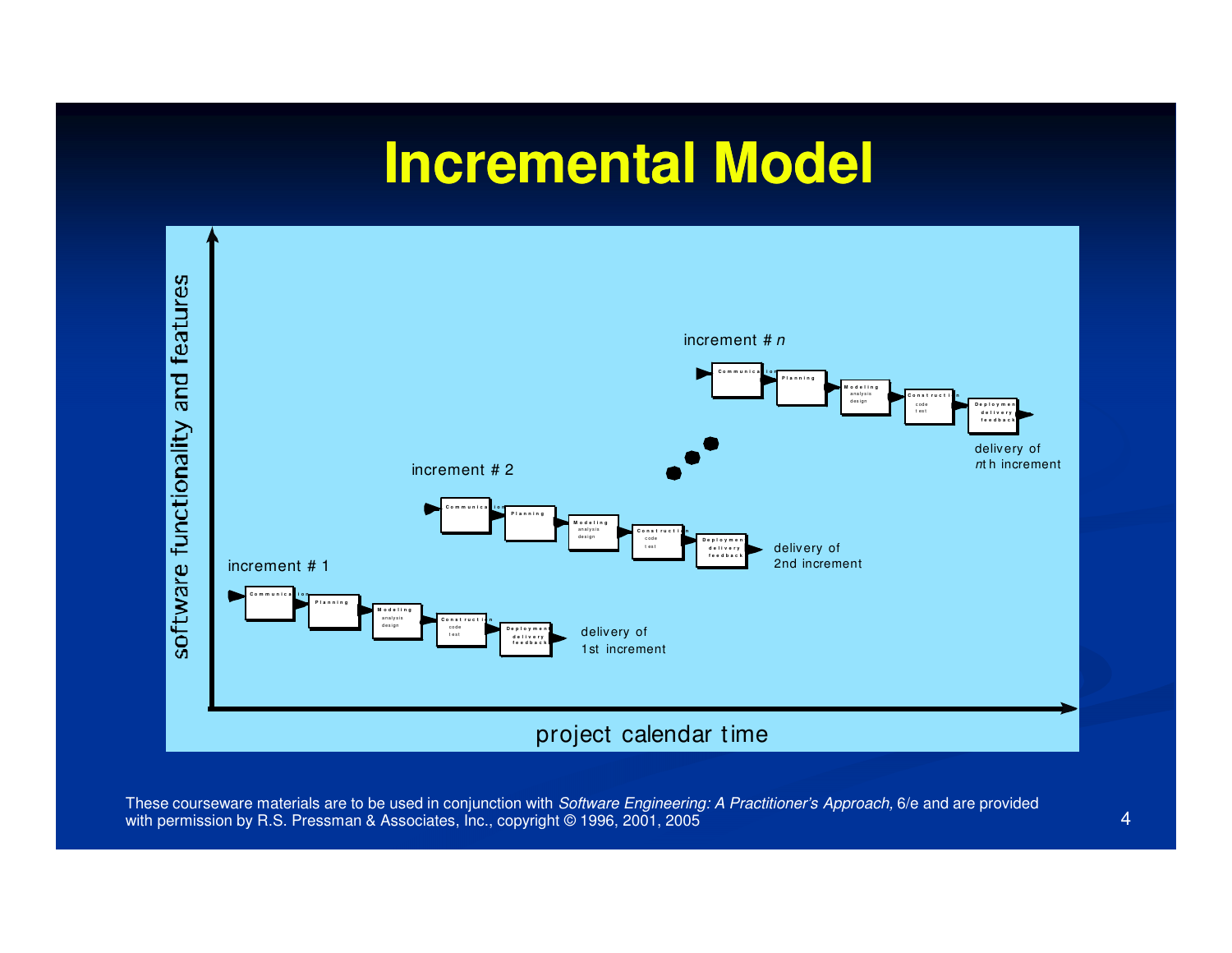#### **Incremental Model**

- $\blacksquare$ Applies elements of the waterfall model in incremental fashion
- $\blacksquare$ First increment is often a **core product**
- $\blacksquare$ Subsequent elements offer expanded functionality
- $\blacksquare$  Subsequent features (some known, some unknown) are created, while the core product may undergo evaluation
- $\blacksquare$  If a customer requires deadlines that are impossible to meet, a sequence of releases may solve the problem
- $\blacksquare$ Permits for staffing of a team to fluctuate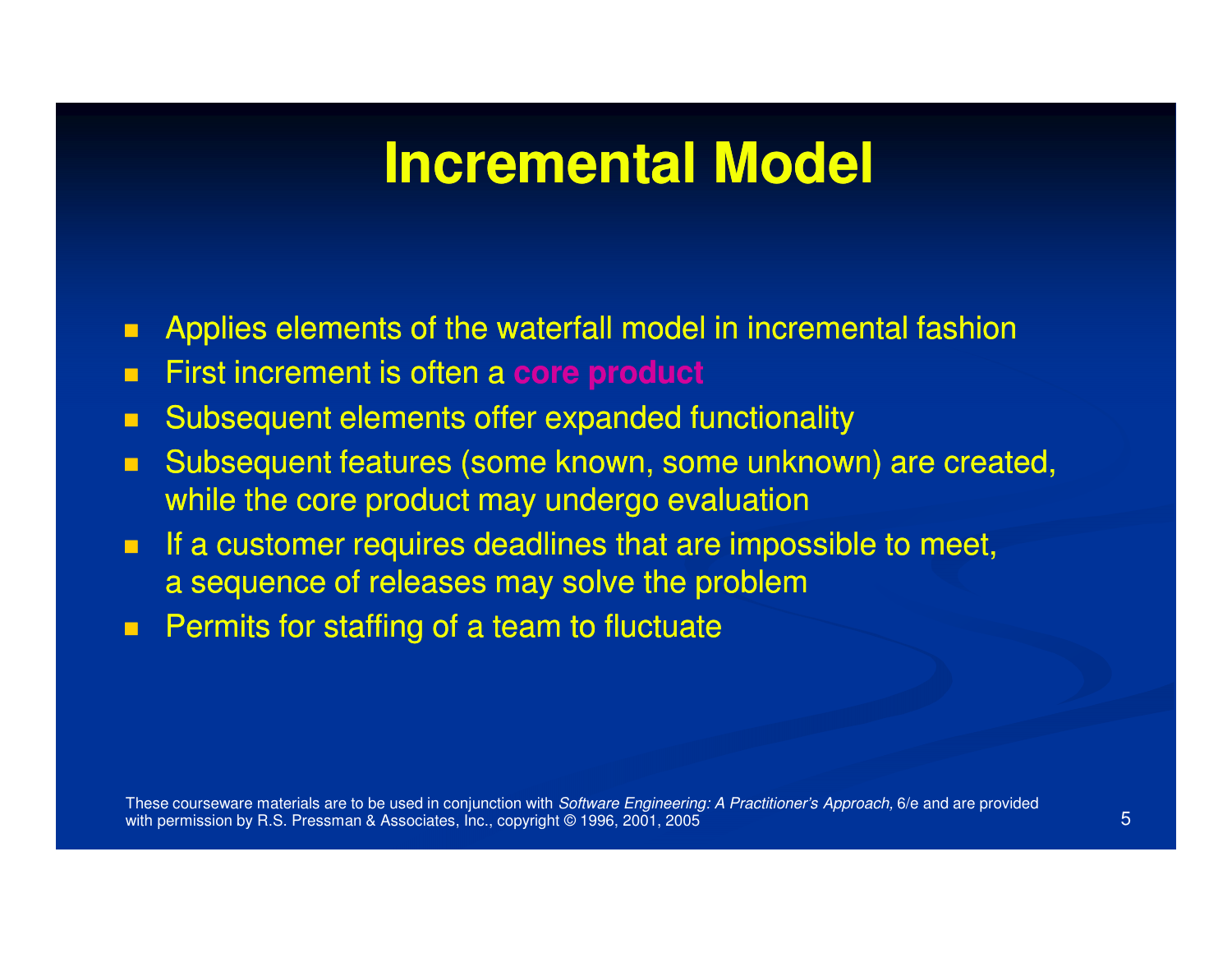# **RAD Model**



These courseware materials are to be used in conjunction with *Software Engineering: A Practitioner's Approach,* 6/e and are provided with permission by R.S. Pressman & Associates, Inc., copyright © 1996, 2001, 2005 **6 Contract Contract Contract Contract Contract Contract Contract Contract Contract Contract Contract Contract Contract Contract Contract Co**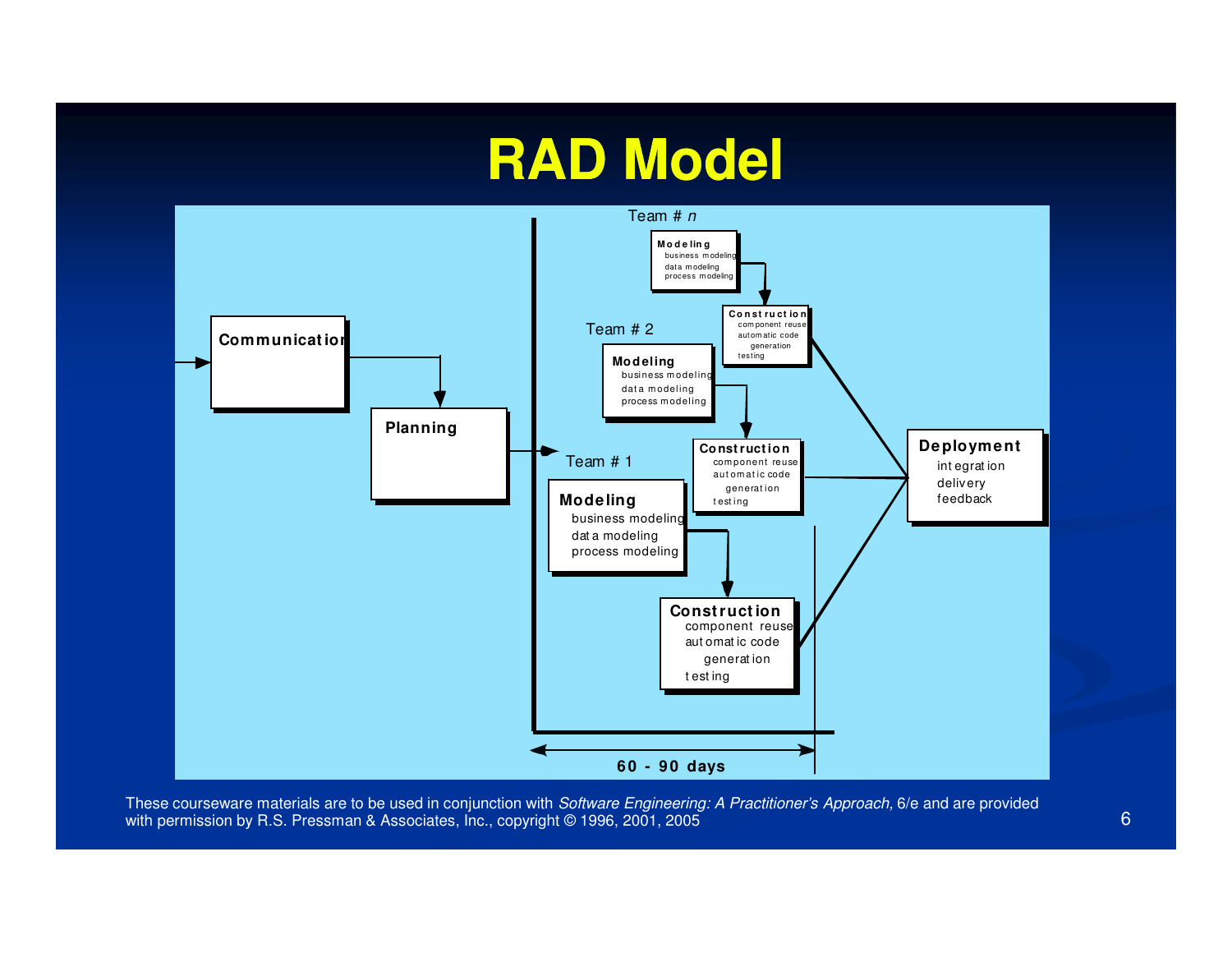# **RAD Model**

- $\blacksquare$ Emphasizes short development cycle
- **If requirements are well understood and project scope is** П constrained, it may allow rapid creation of S/W systems
- $\blacksquare$  For large projects may require vast human resources (for many RAD teams)
- $\blacksquare$  Developers and customers must be able to cope with fast action
- $\blacksquare$  For systems that are not highly modularized the RADapproach may not work
- $\blacksquare$  If systems require mutual tuning of various components, the RAD approach may not work
- $\blacksquare$  RAD may not be appropriate with technical risks high (new technology)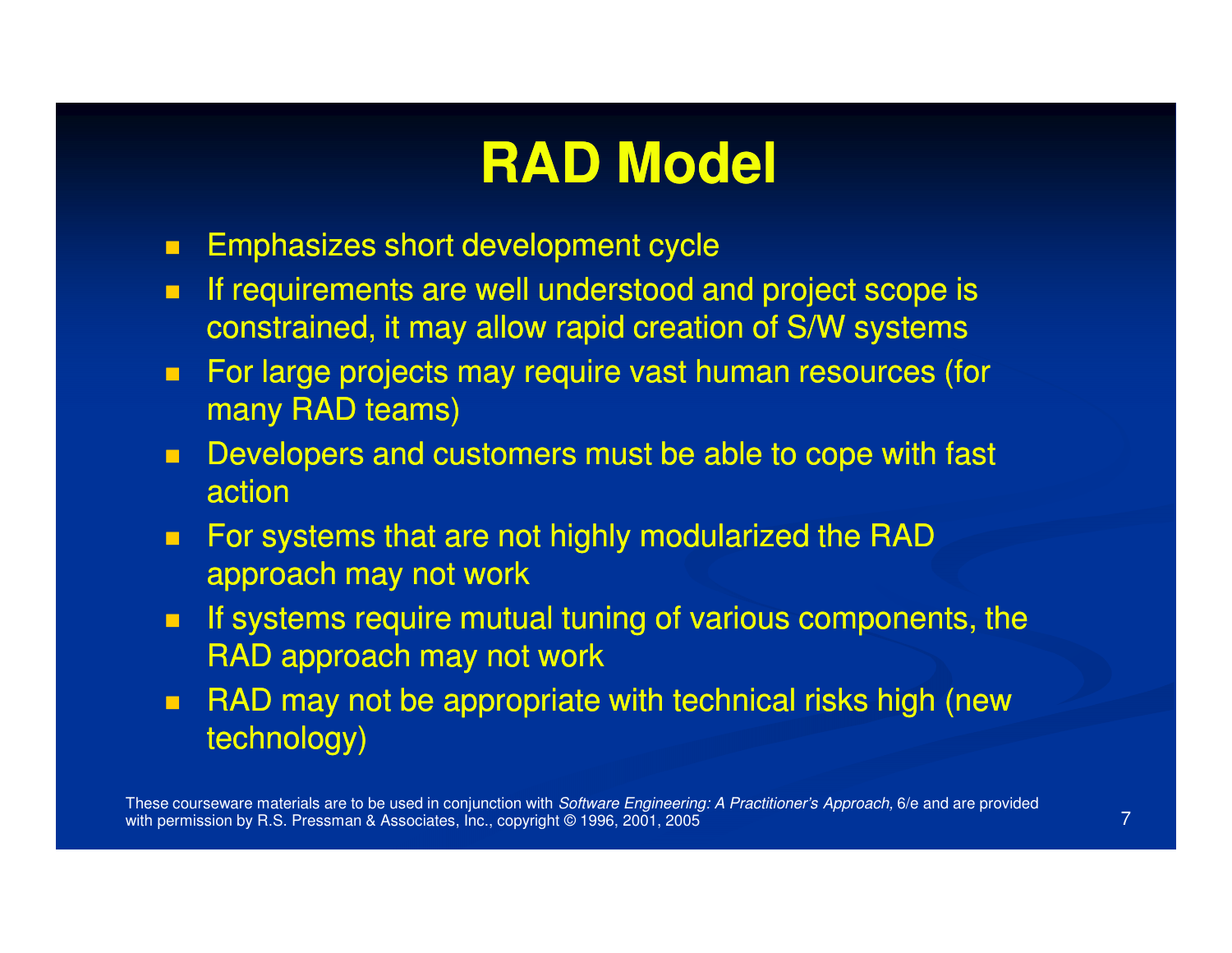# **Evolutionary Models: Prototyping**

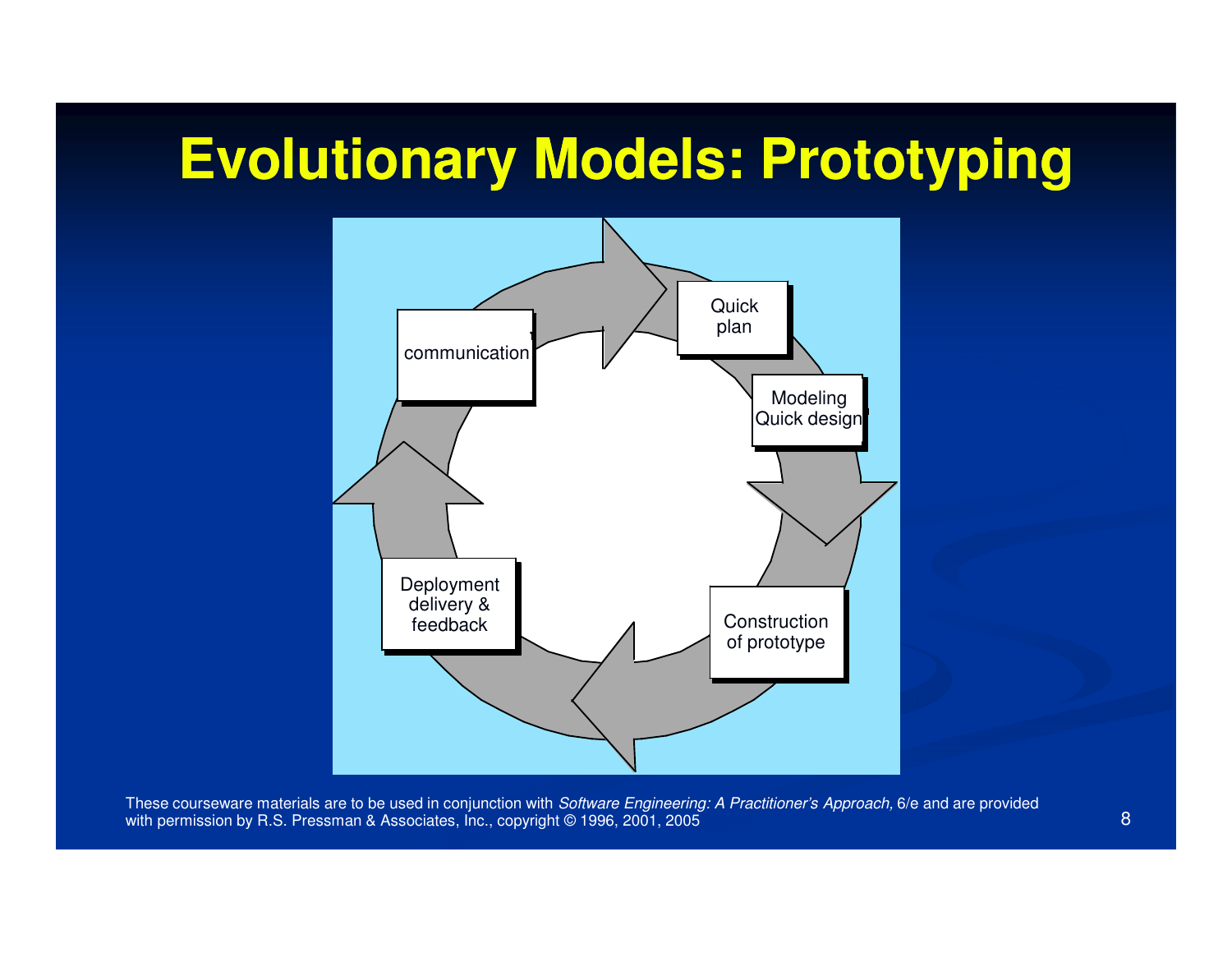# **Evolutionary Models: Prototyping**

- $\blacksquare$  Useful when the customer has a legitimate need but is clueless about the details
- $\blacksquare$  First prototype may be barely useful: too slow, too big, too unfriendly, etc.
- DANGERS:
- $\blacksquare$  The customer may "LOVE" the prototype which is held together with "chewing gum". When informed that it is a prototype which has to be re-built, he may want "few fixes" only
- $\blacksquare$ The developer may be tempted to deliver the raw prototype as a final product, sacrificing quality for a quick buck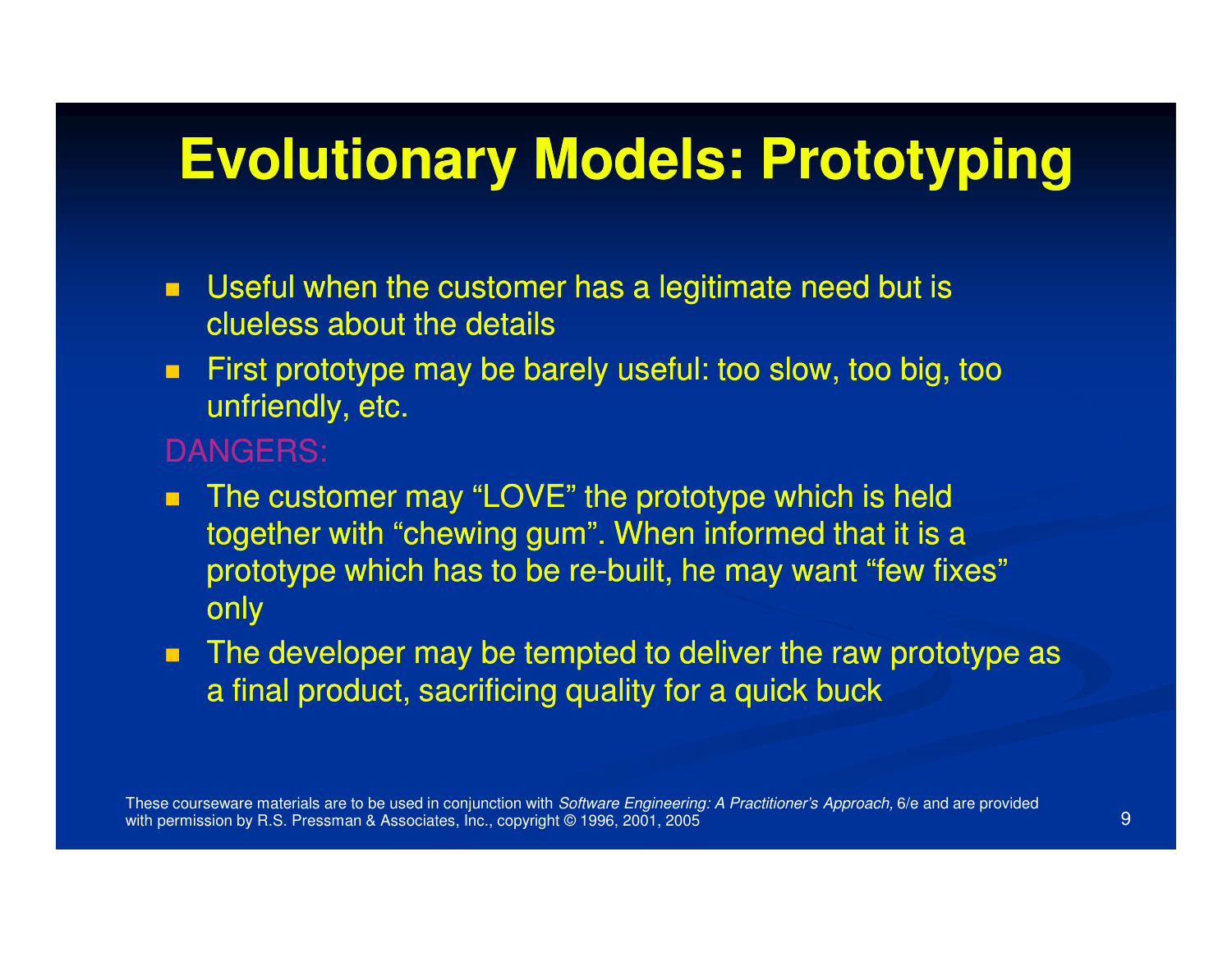# **Evolutionary Models: The Spiral**

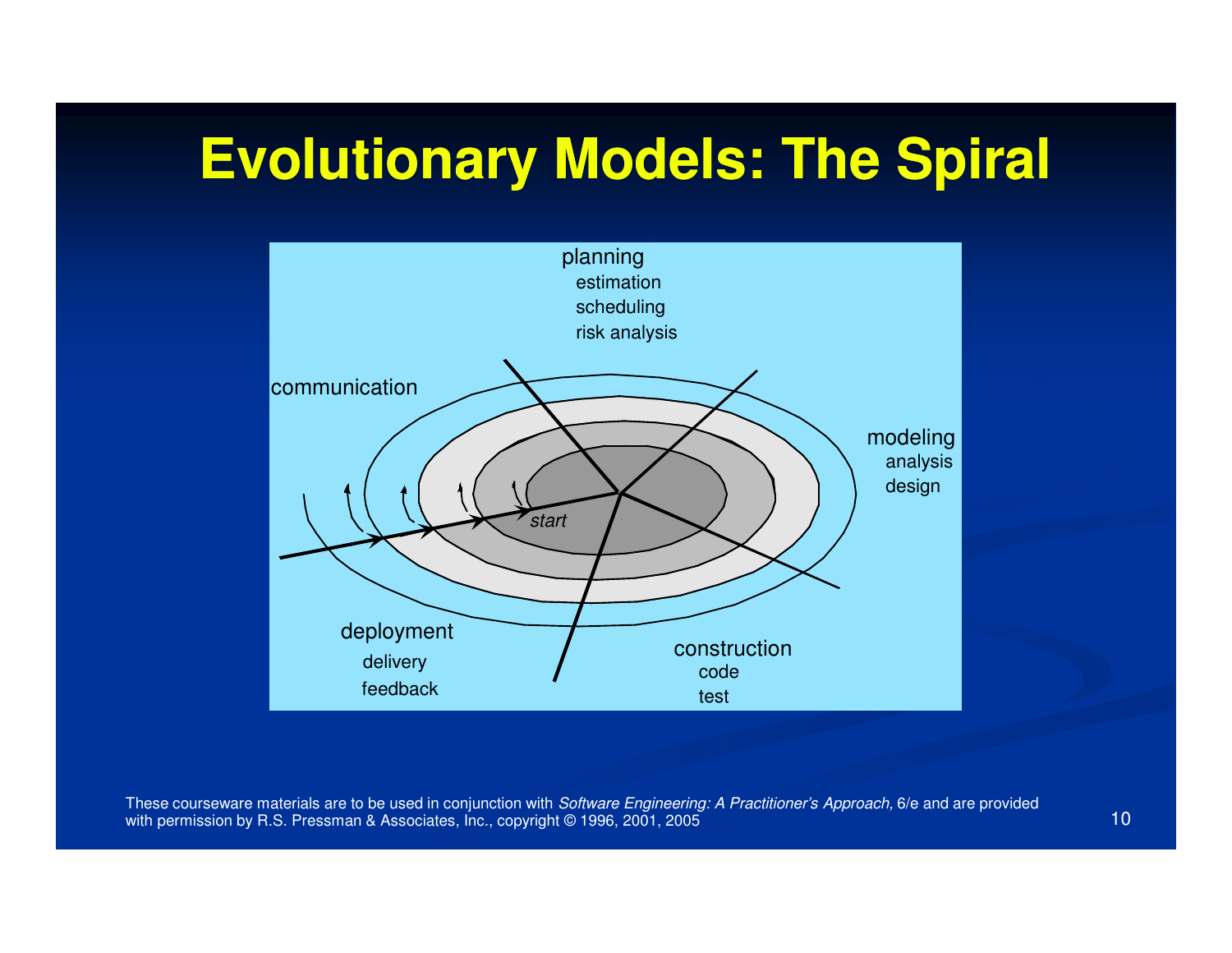### **Evolutionary Models: The Spiral**

- $\blacksquare$  Combines iterative prototyping with systematic aspects of the waterfall model
- $\blacksquare$  Can be used throughout the S/W life cycle: from conceptualization to maintenance
- **EXTERGHT Anchor point milestones are used for each evolutionary pass**  $\blacksquare$
- **Anchor point milestones:** 
	- Work products
	- $\blacksquare$  Required conditions to be attained
- Realistic to the development of large-scale systems<br>statically reduces risk
	- $\blacksquare$  Iteratively reduces risk
	- **Allows repeated use of the prototyping approach**
- **PROBLEM: Customers may not like it, fearing lack of control**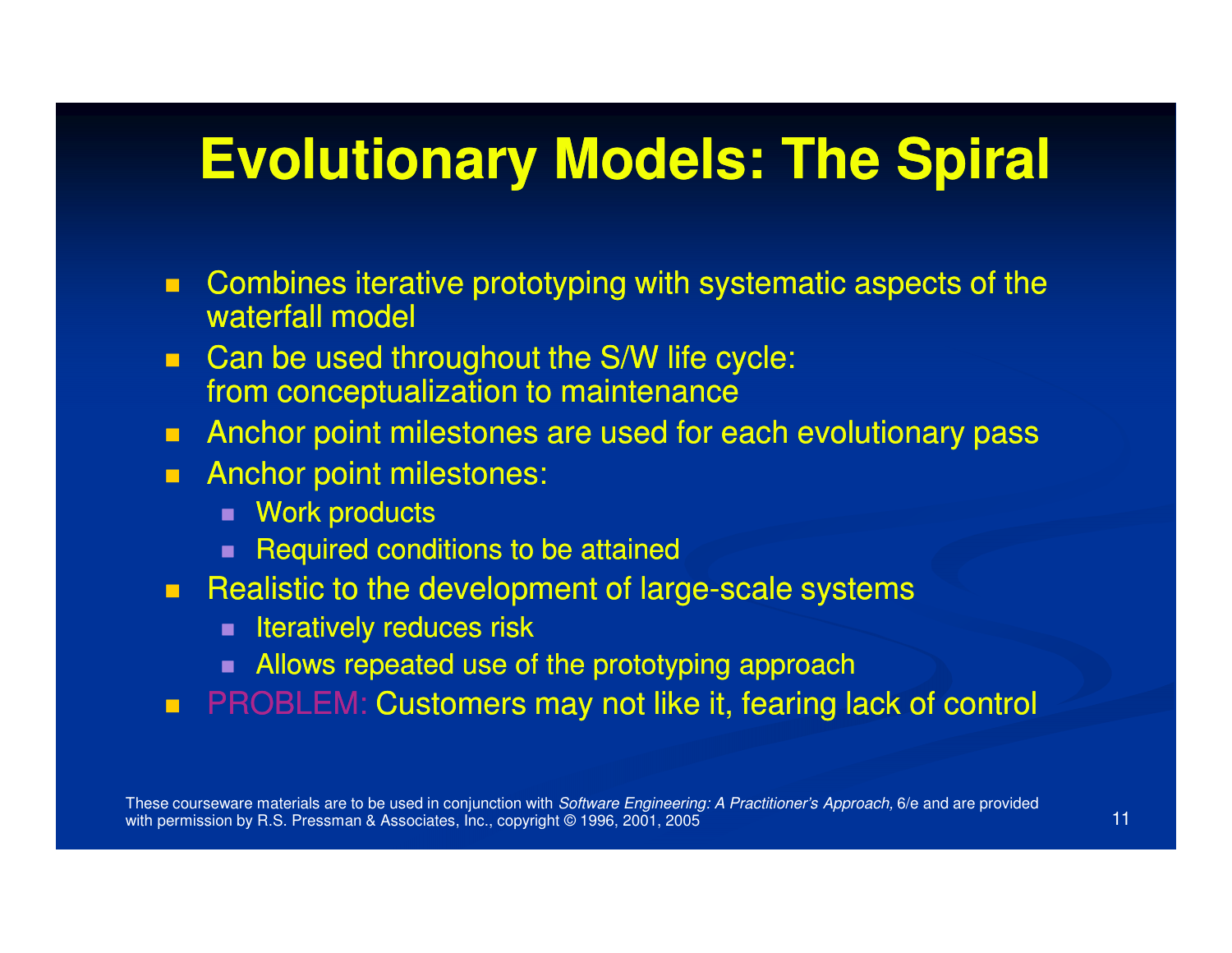# **Evolutionary Models: Concurrent**

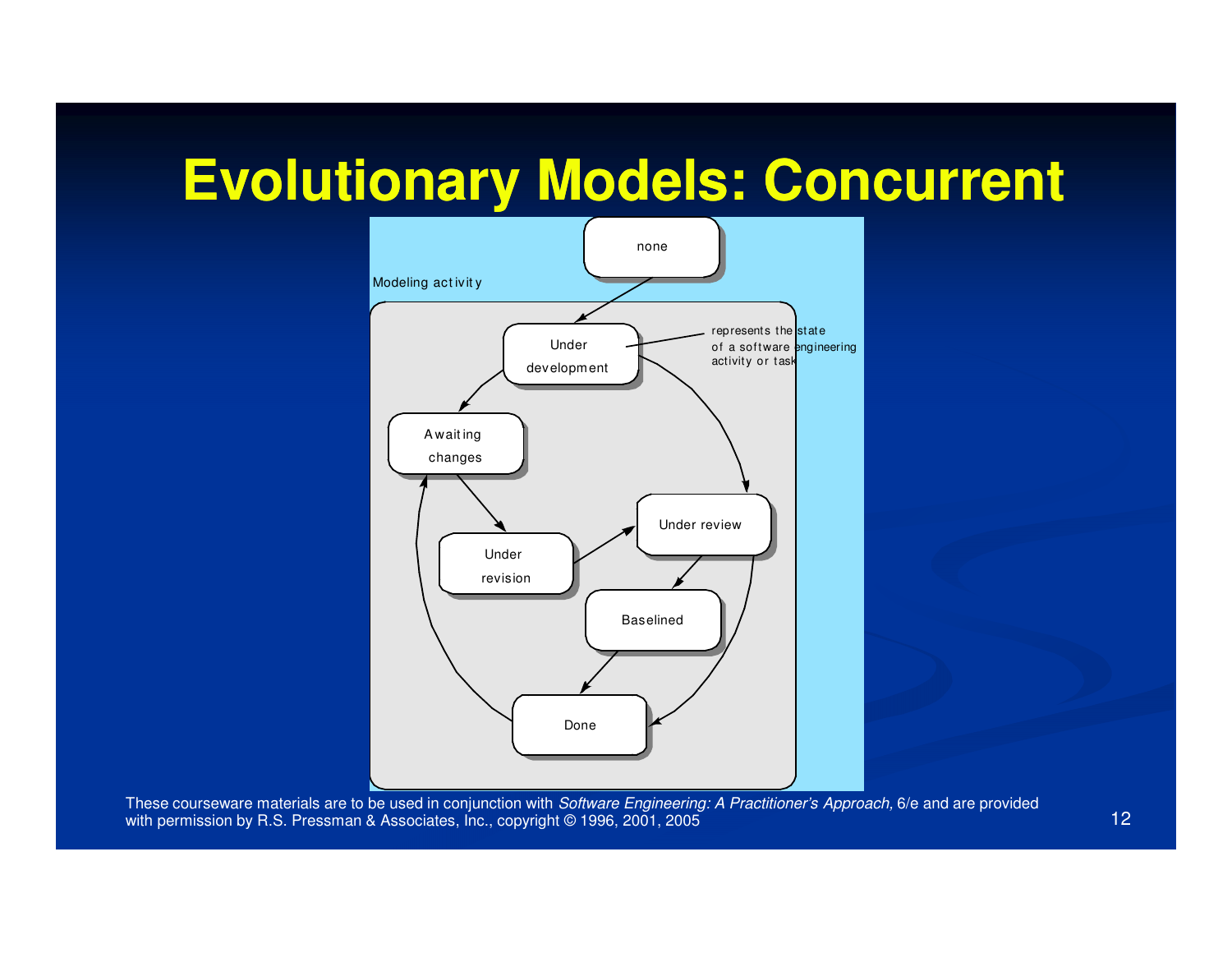# **Evolutionary Models: Concurrent**

- П ■ The former image depicted only the modeling activity
- $\blacksquare$  Indeed, concurrent engineering is a set of framework activities such as Communication, Modeling, etc.
- $\blacksquare$ Each of these activities is in one of its states…
- A state is some externally observable mode of behaviour П **PROBLEMS**:
- $\blacksquare$  Prototyping (and other evolutionary processes) pose problems to project planning (too much uncertainty)
- $\blacksquare$  Evolutionary speed may not be optimal: too slow affects productivity, too fast leads to chaos
- $\blacksquare$  Sometimes software processes should focus on flexibility and extensibility, rather than on quality - delivery delays may make  $\overline{\phantom{a}}$ us miss the market niche and window of opportunity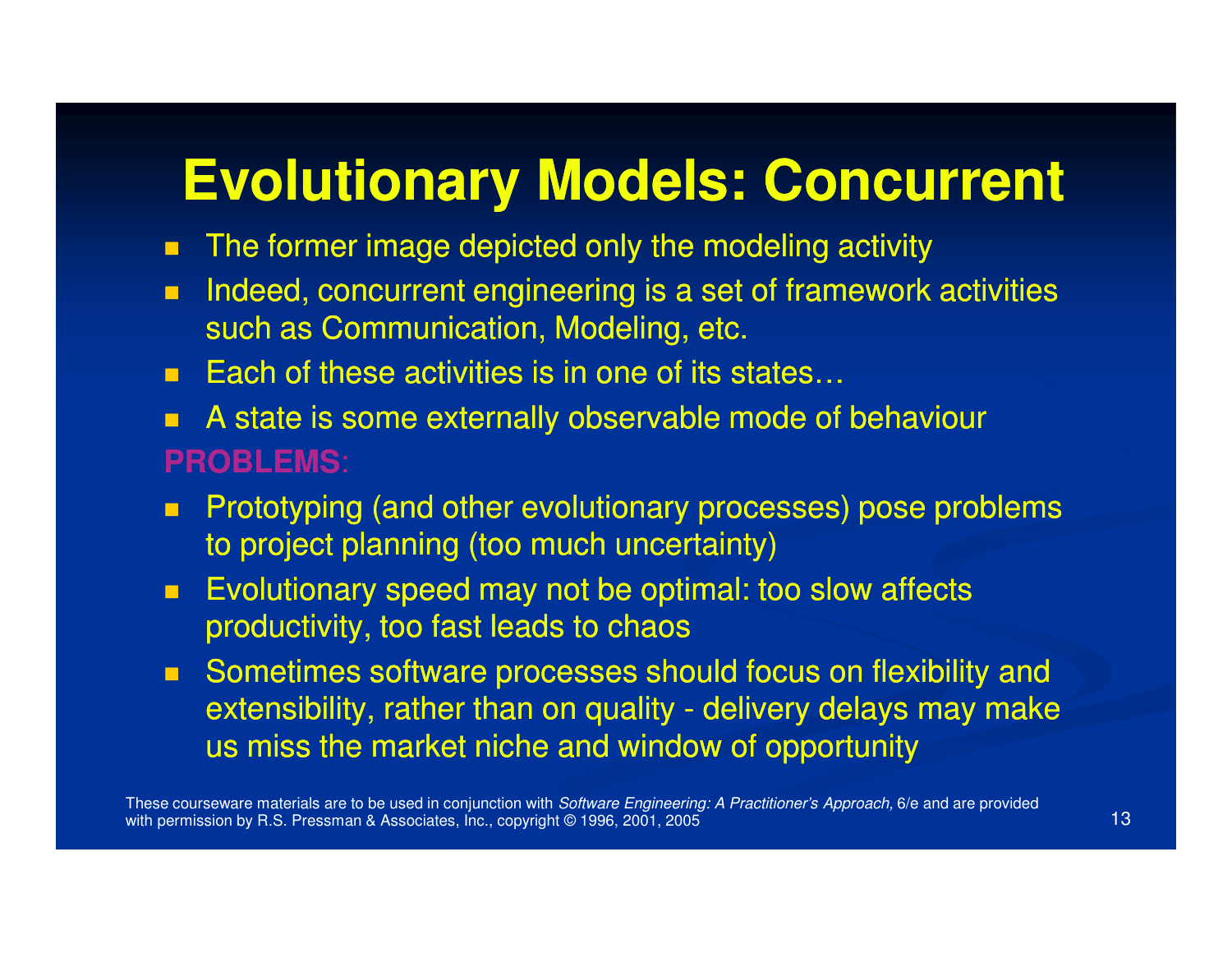### **Still Other Process Models**

- **Example of the Component Component Component based development**—the process to apply when reuse is a development objective
- **Formal methods**—emphasizes the mathematical specification of requirements
- **AOSD**—provides a process and methodological approach for defining, specifying, designing, and constructing **aspects** like security, fault tolerance, adherence to business rules, systemic: DB mirroring, memory management, concurrency

**Linified Process**—a "use-case driven, architecture centric, iterative and incremental" software process closely aligned with the Unified Modeling Language

Thes**e coursely t**re materials are to be used in conjunction with *Software Engineering: A Practitioner's Approach,* 6/e and are provided with **permission by R**.S. Pressman & Associates, Inc., copyright © 1996, 2001, 2005 14 November 2001, 2009 14 November 2001, 2009 14 November 2002 14 ∉ **to∎New**are\materials are to be used in conjunction with *Software Engineering: A Practitioner's Approach,* 6/e and are prov<br>(ekods3onLby)R.S. Pressman & Associates, Inc., copyright © 1996, 2001, 2005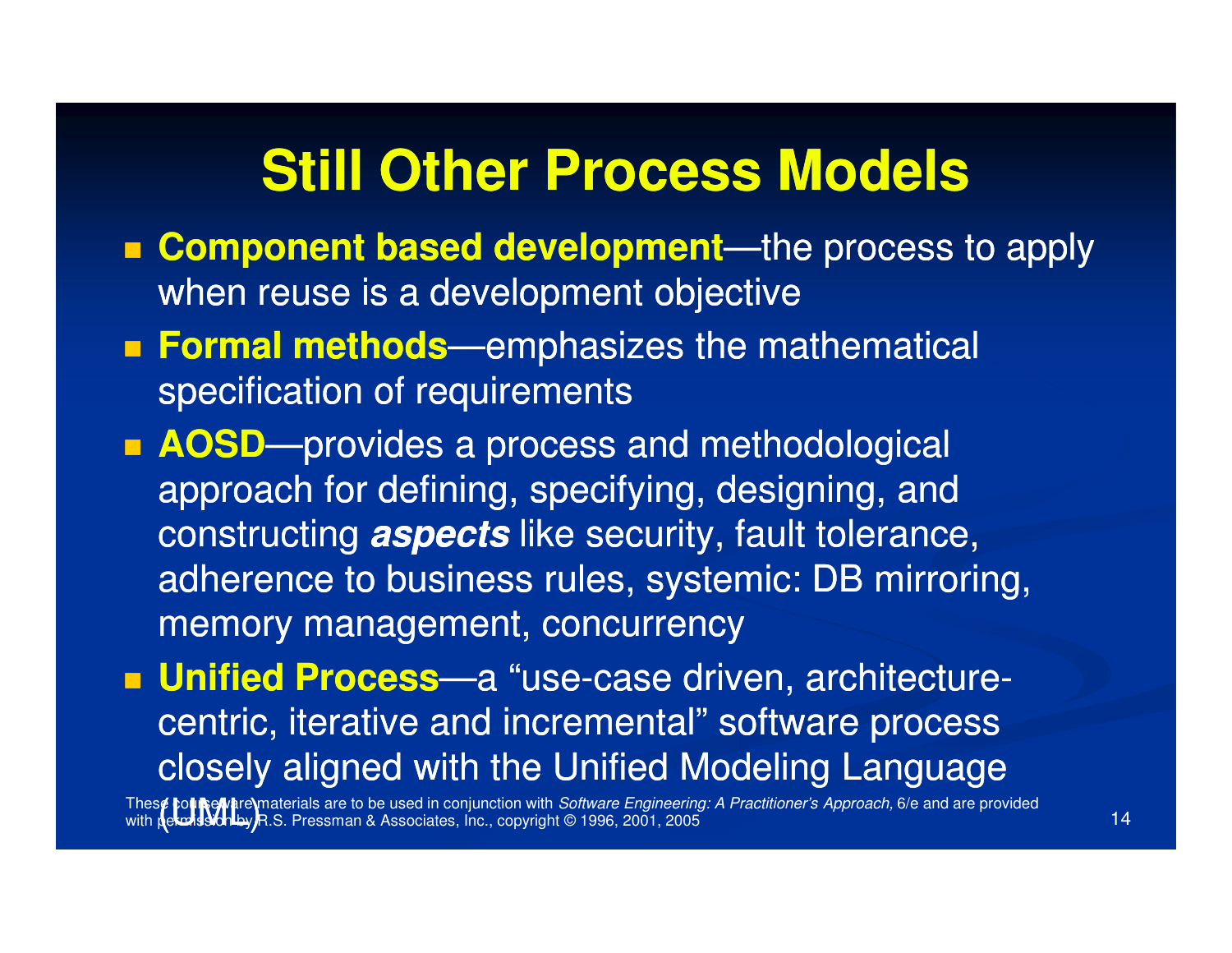# **The Unified Process (UP)**

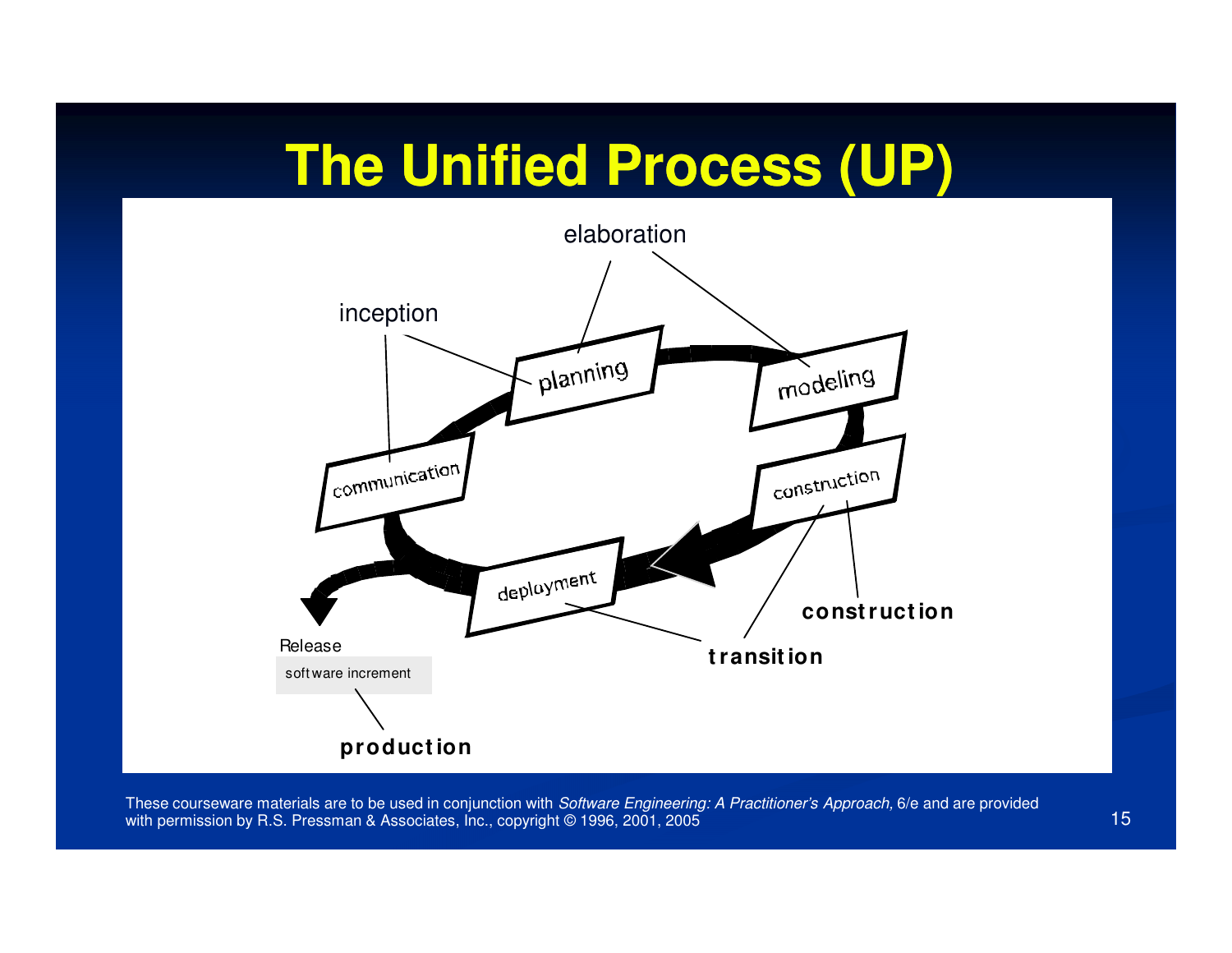# **UP Phases**